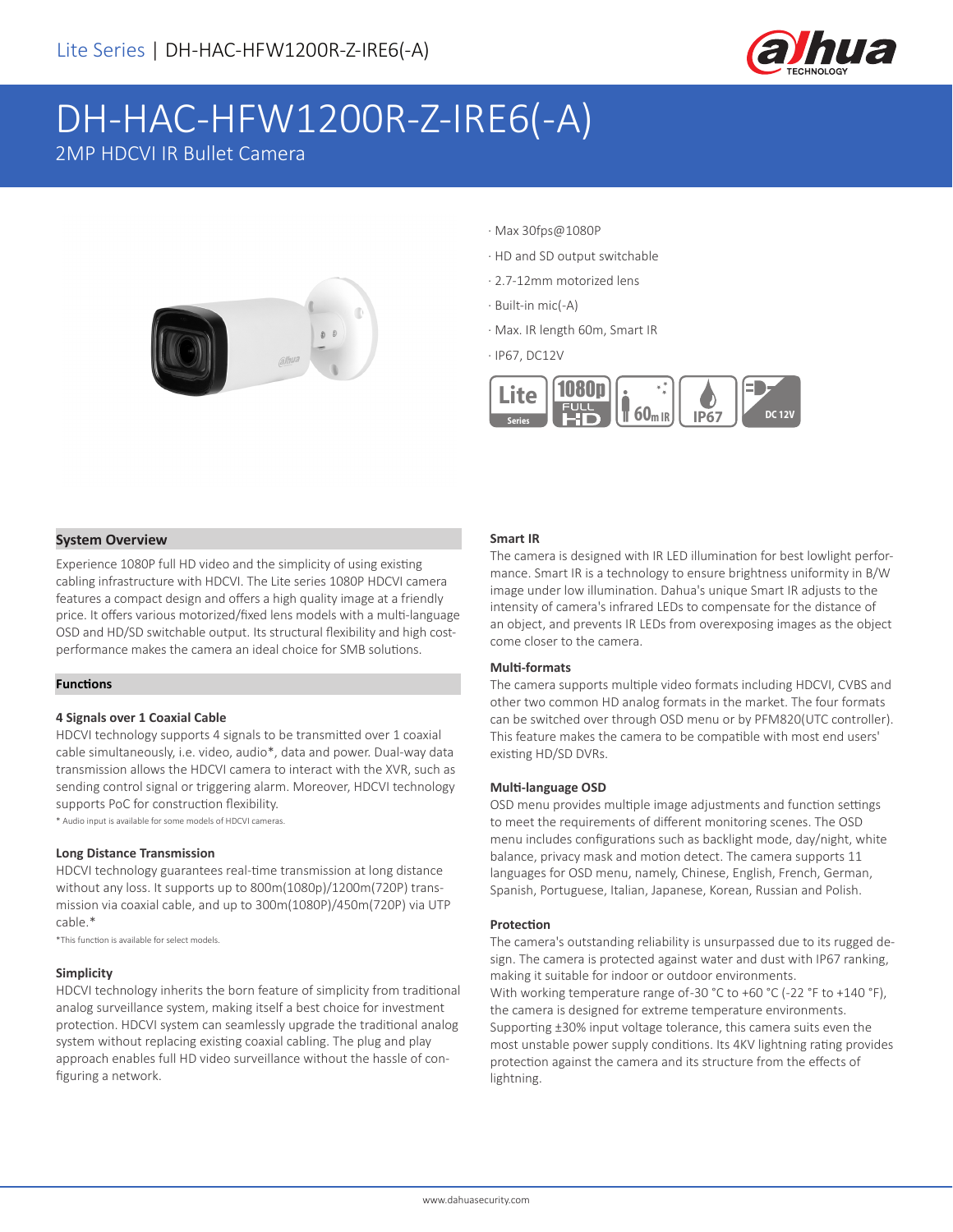# Lite Series | DH-HAC-HFW1200R-Z-IRE6(-A)

|  | <b>Technical Specification</b> |
|--|--------------------------------|
|--|--------------------------------|

#### Camera

| Camera                      |                   |                                                                 |                      |                     |                                       |
|-----------------------------|-------------------|-----------------------------------------------------------------|----------------------|---------------------|---------------------------------------|
| Image Sensor                |                   | 1/2.7 inch CMOS                                                 |                      |                     |                                       |
| <b>Effective Pixels</b>     |                   | 1920(H)×1080(V), 2MP                                            |                      |                     |                                       |
| Scanning System             |                   | Progressive                                                     |                      |                     |                                       |
| Electronic Shutter Speed    |                   | PAL: 1/25s-1/100000s<br>NTSC: 1/30s-1/100000s                   |                      |                     |                                       |
| S/N Ratio                   |                   | >65dB                                                           |                      |                     |                                       |
| Minimum Illumination        |                   | 0.02Lux/F1.7, 30IRE, 0Lux IR on                                 |                      |                     |                                       |
| Fill Light Working Distance |                   | 60 m (196.9 ft)                                                 |                      |                     |                                       |
| IR On/Off Control           |                   | Auto; manual                                                    |                      |                     |                                       |
| IR LED Number               |                   | 4                                                               |                      |                     |                                       |
| Pan/Tilt/Rotation Range     |                   | Pan: 0°-360°<br>Tilt: 0°-90°<br>Rotation: 0°-360°               |                      |                     |                                       |
| Lens                        |                   |                                                                 |                      |                     |                                       |
| Lens Type                   |                   | Motorized vari-focal                                            |                      |                     |                                       |
| Auto Focus                  |                   | N/A                                                             |                      |                     |                                       |
| Mount Type                  |                   | $\phi$ 14                                                       |                      |                     |                                       |
| Focal Length                |                   | 2.7 mm-12 mm                                                    |                      |                     |                                       |
| Max. Aperture               |                   | F1.7                                                            |                      |                     |                                       |
| Field of View               |                   | Diagonal: 38°-125°<br>Horizontal: 33°-102°<br>Vertical: 19°-53° |                      |                     |                                       |
| Iris Type                   |                   | <b>Fixed iris</b>                                               |                      |                     |                                       |
| Close Focus Distance        |                   | 1.2 m (3.9 ft)                                                  |                      |                     |                                       |
| <b>DORI</b><br>Distance     |                   | Detect                                                          | Observe              | Recognize           | Identify                              |
|                             | 2.7 <sub>mm</sub> | 49.7 m<br>$(163.1 \text{ ft})$                                  | 19.9 m<br>(65.3 ft)  | 9.9 m<br>(32.5 ft)  | 5 <sub>m</sub><br>$(16.4 \text{ ft})$ |
|                             | 12mm              | 82.8 m<br>$(271.7 \text{ ft})$                                  | 33.1 m<br>(108.6 ft) | 16.6 m<br>(54.5 ft) | 8.3 m<br>(27.2 ft)                    |
|                             |                   |                                                                 |                      |                     |                                       |

| Electronic Defog      | Yes                                                                                                                                                                                                                          |
|-----------------------|------------------------------------------------------------------------------------------------------------------------------------------------------------------------------------------------------------------------------|
| Mirror                | Off/On                                                                                                                                                                                                                       |
| Privacy Masking       | Off/On (8 area, rectangle)                                                                                                                                                                                                   |
| Certifications        |                                                                                                                                                                                                                              |
| Certifications        | CE (EN55032:2015, EN 61000-3-2:2014, EN 61000-<br>3-3:2013, EN55024:2010+A1:2015, EN 55035:2017,<br>EN50130-4:2011+A1:2014)<br>FCC (CFR 47 FCC Part 15 subpartB, ANSI C63.4-2014)<br>UL (UL60950-1+CAN/CSA C22.2 No.60950-1) |
| Port                  |                                                                                                                                                                                                                              |
| Audio Output          | One channel built-in mic (-A)                                                                                                                                                                                                |
| Video Output          | Video output choices of CVI/TVI/AHD/CVBS by one<br><b>BNC</b> port                                                                                                                                                           |
| Power                 |                                                                                                                                                                                                                              |
| Power Supply          | 12V ±30% DC                                                                                                                                                                                                                  |
| Power Consumption     | Max 12.1W (12V DC, IR on)                                                                                                                                                                                                    |
| Environment           |                                                                                                                                                                                                                              |
| Operating Temperature | -30°C to +60°C (-22°F to 140°F);<95% (non-<br>condensation)                                                                                                                                                                  |
| Storage Temperature   | -30°C to +60°C (-22°F to 140°F);<95% (non-<br>condensation)                                                                                                                                                                  |
| Protection Grade      | <b>IP67</b>                                                                                                                                                                                                                  |
| Structure             |                                                                                                                                                                                                                              |
| Casing                | Mental throughout the whole casing                                                                                                                                                                                           |
| Camera Dimensions     | 209.9 mm × 90.4 mm × 90.4 mm (8.26" × 3.56" × 3.56")                                                                                                                                                                         |
| Net Weight            | 0.55 Kg (1.21 lb)                                                                                                                                                                                                            |
| Gross Weight          | 0.7 Kg (1.54 lb)                                                                                                                                                                                                             |

#### Video

| Frame Rate      | CVI: 1080P@25/30fps; 720P@25/30fps;<br>720P@50/60fps;<br>AHD: 1080P@25/30fps; 720P@25/30fps;<br>TVI: 1080P@25/30fps; 720P@25/30fps;<br>720P@50/60fps;<br><b>CVBS: 960H</b> |
|-----------------|----------------------------------------------------------------------------------------------------------------------------------------------------------------------------|
| Resolution      | 1080P (1920×1080); 720P (1280×720); 960H (960×<br>576/960×480)                                                                                                             |
| Day/Night       | Auto switch by ICR                                                                                                                                                         |
| BIC             | BLC/HLC/DWDR                                                                                                                                                               |
| <b>WDR</b>      | <b>DWDR</b>                                                                                                                                                                |
| White Balance   | Auto; manual                                                                                                                                                               |
| Gain Control    | Auto; manual                                                                                                                                                               |
| Noise Reduction | 2D NR                                                                                                                                                                      |
| Smart IR        | Yes                                                                                                                                                                        |